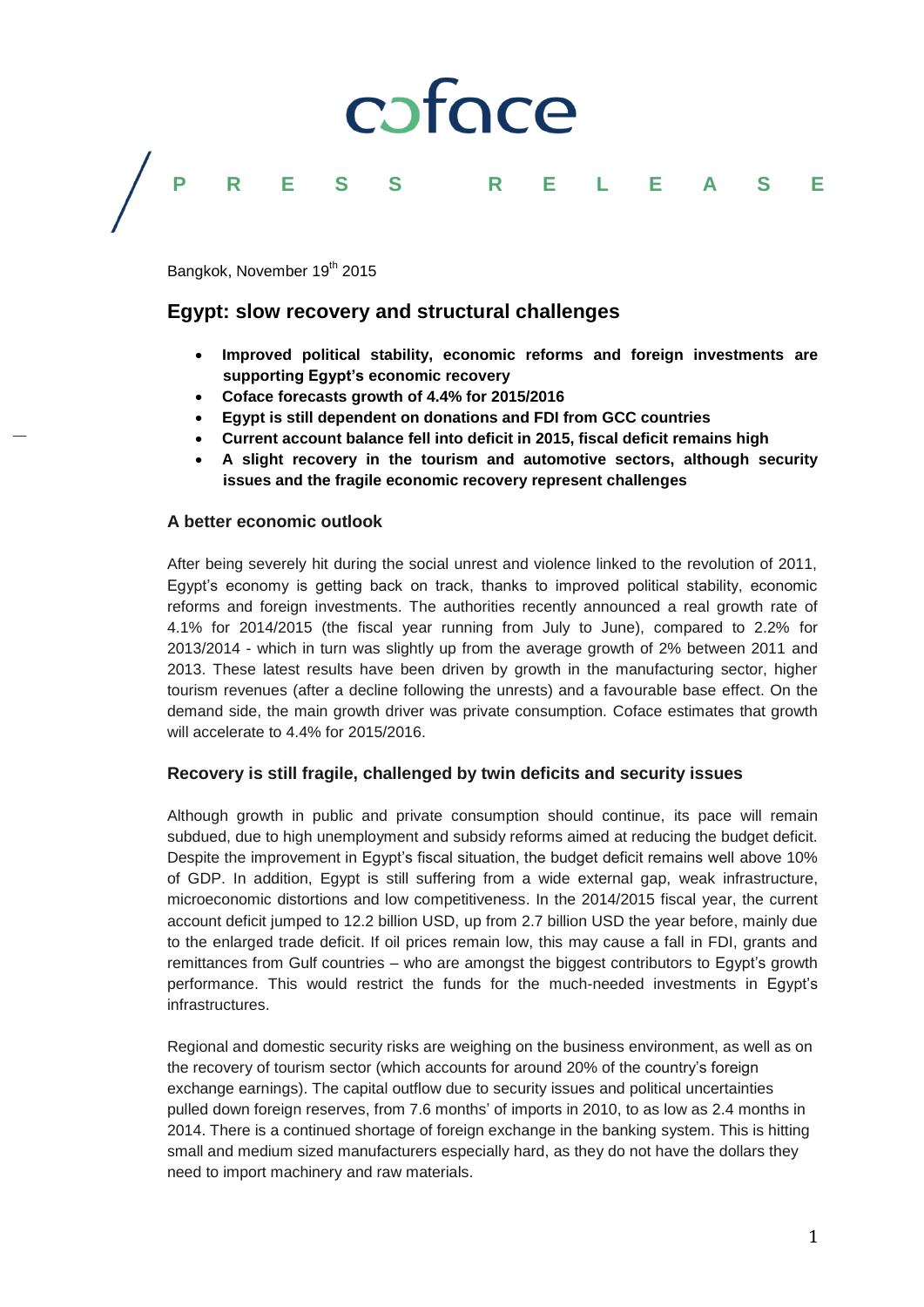# coface

### **PRESS R E L E A S E**

| <b>Egypt macro indicators</b> |       |         |         |
|-------------------------------|-------|---------|---------|
|                               | 2014  | 2015f   | 2016f   |
| GDP (%)                       | 2.2%  | $4.1\%$ | 4.4%    |
| Current acc. bal. (1)         | 0.8%  | $-3.3%$ | $-4.2%$ |
| Budget balance (1)            | 13.6% | $-11%$  | $-9.9%$ |
| Government debt (1)           | 90.5% | 91%     | 89%     |

(1) % of GDP, the current account balance excluding grants reached -5 % of GDP Source: Official statistics, IMF, BMI, Coface

*"Improved political stability and the authorities' commitment to structural reforms are supporting economic performance in Egypt*", said Seltem Iyigun, Coface Economist for Middle East and North Africa. "*International financial assistance constitutes an important pillar of the country's growth. In the future, economic recovery is also expected to benefit from the acceleration in fixed investments. The economic recovery and political stability are contributing to the redress of fiscal imbalances."* 

*"Nevertheless, sustainable growth will depend on continued progress in economic reforms and greater political stability",* added Seltem Iyigun. *"Despite all the improvements cited above, structural weaknesses are still present in Egypt's economy and are continuing to weigh on private sector growth. Tough challenges remain - including vulnerable external accounts, low competitiveness and security risks."*

#### **Cautious sectorial recovery**

- **Tourism**: After suffering from the civil unrests and political uncertainties linked to the 2011 revolution, the tourism sector has made a slight recovery, mainly due to improved political stability. In the first half of 2015, the number of tourists visiting Egypt increased by 8.2% from a year earlier, to reach 4.8 million. The government expects to attract 10 million tourists during the course of 2015, with total tourism receipts of between 7.5 to 8 billion USD. The number of hotels and accommodation establishments are expected to rise slightly above the 2012 level, to 1,140 in 2015. Despite all of these improvements, the return of Egypt's tourism sector to its preturmoil levels will take time, as there are still security issues.
- **Automotive**: The automotive sector is also benefiting from a recovery since the Arab Spring period caused a drop in demand. Passenger car sales rose sharply in 2014, increasing by 55.5% compared to 2013. The economic recovery and higher political stability should support sales over the upcoming period. Nevertheless, constraints are weighing on the sector. Some companies are being driven into exiting Egypt, due to dollar scarcity, the unclear industrial strategy and the strengthening of the automotive sector in neighbouring countries.